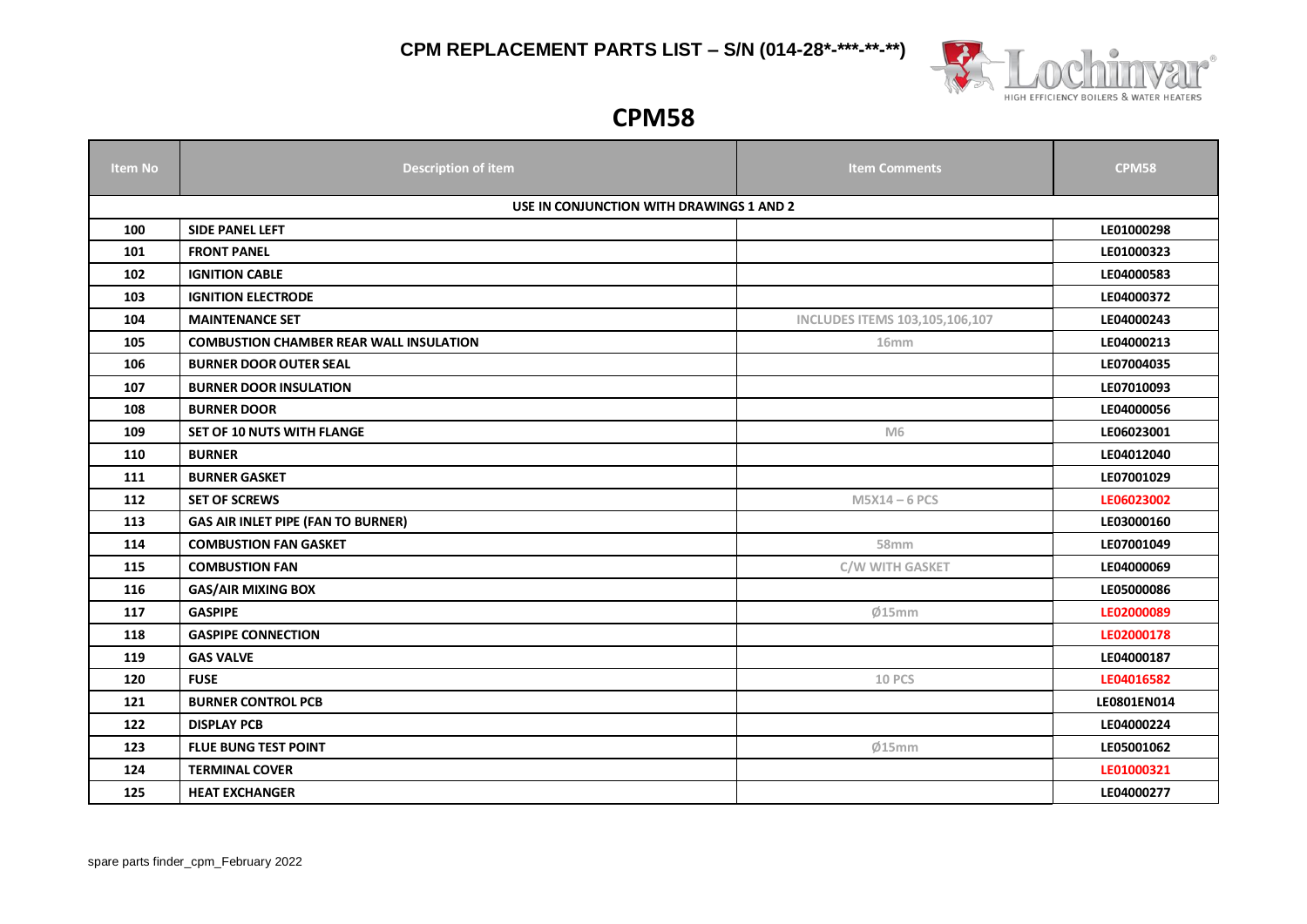

#### **CPM58**

| <b>Item No</b> | <b>Description of item</b>                        | <b>Item Comments</b> | <b>CPM58</b> |  |  |
|----------------|---------------------------------------------------|----------------------|--------------|--|--|
|                | USE IN CONJUNCTION WITH DRAWINGS 1 AND 2          |                      |              |  |  |
| 126            | <b>WATER PRESSURE SENSOR</b>                      |                      | LE04000253   |  |  |
| 127            | <b>GASKET</b>                                     |                      | LE07001107   |  |  |
| 128            | <b>FLOW PIPE</b>                                  |                      | LE02028063   |  |  |
| 129            | <b>PUMP GASKET</b>                                |                      | LE07003076   |  |  |
| 130            | <b>MODULATING PUMP</b>                            |                      | LE04000419   |  |  |
| 131            | <b>RETURN PIPE</b>                                | C/W COUPLING         | LE02000122   |  |  |
| 132            | <b>GASKET</b>                                     |                      | LE07001088   |  |  |
| 133            | <b>FLOW/RETURN PIPE</b>                           | <b>C/W COUPLING</b>  | LE02003041   |  |  |
| 134            | <b>HEAT EXCHANGER CLIP</b>                        |                      | LE09002011   |  |  |
| 135            | <b>HEAT EXCHANGER INLET O-RING</b>                |                      | LE07002027   |  |  |
| 136            | <b>FLOW/RETURN TEMPERATURE SENSOR</b>             |                      | LE04016395   |  |  |
| 137            | <b>RETURN PIPE</b>                                |                      | LE02028064   |  |  |
| 138            | <b>HIGH LIMIT</b>                                 |                      | LE04016274   |  |  |
| 139            | <b>AUTOMATIC AIR VENT</b>                         |                      | LE04015008   |  |  |
| 140            | <b>AIR INTAKE DRAIN HOSE</b>                      |                      | LE04007110   |  |  |
| 141            | <b>WALL BRACKET</b>                               |                      | LE01001014   |  |  |
| 142            | <b>GASKET - FLUE GAS TRANSFER PIPE AND SPIGOT</b> |                      | LE07004064   |  |  |
| 143            | <b>FLUE GAS TRANSFER TUBE</b>                     | <b>C/W GASKETS</b>   | LE05000081   |  |  |
| 144            | <b>GASKET - FLUE GAS TRANSGER PIPE/HEX</b>        |                      | LE07004021   |  |  |
| 145            | <b>FLUE GAS TEMPERATURE SENSOR</b>                |                      | LE04016621   |  |  |
| 146            | <b>AIR PRESSURE SWITCH</b>                        |                      | LE04000305   |  |  |
| 147            | <b>CONNECTION PIECE SIPHON HEAT EXCHANGER</b>     |                      | LE05000134   |  |  |
| 148            | <b>SIDE PANEL RIGHT HAND</b>                      |                      | LE01000299   |  |  |
| 149            | <b>CONDENSATE WATER TRAP</b>                      |                      | LE05000115   |  |  |
| 150            | <b>CONDENSATE DRAIN HOSE</b>                      |                      | LE04007038   |  |  |
| 151            | <b>NET CABLE 230V</b>                             |                      | LE04016142   |  |  |
| 152            | PG9 SWIVEL AND CABLE GLAND                        | 8 <sub>mm</sub>      | LE05000064   |  |  |
| 153            | <b>BLIND GROMMET</b>                              | 18.5mm               | LE04010031   |  |  |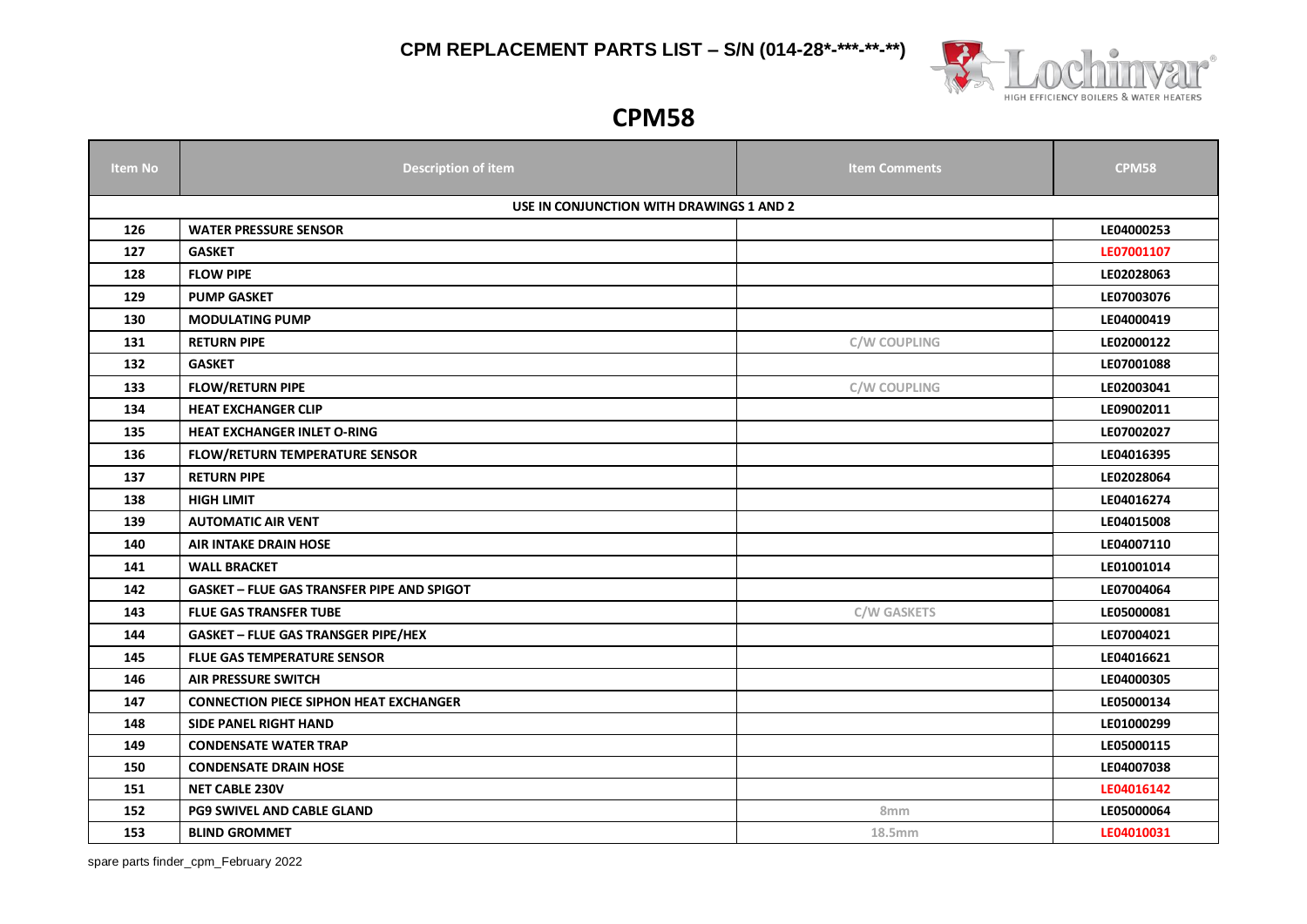

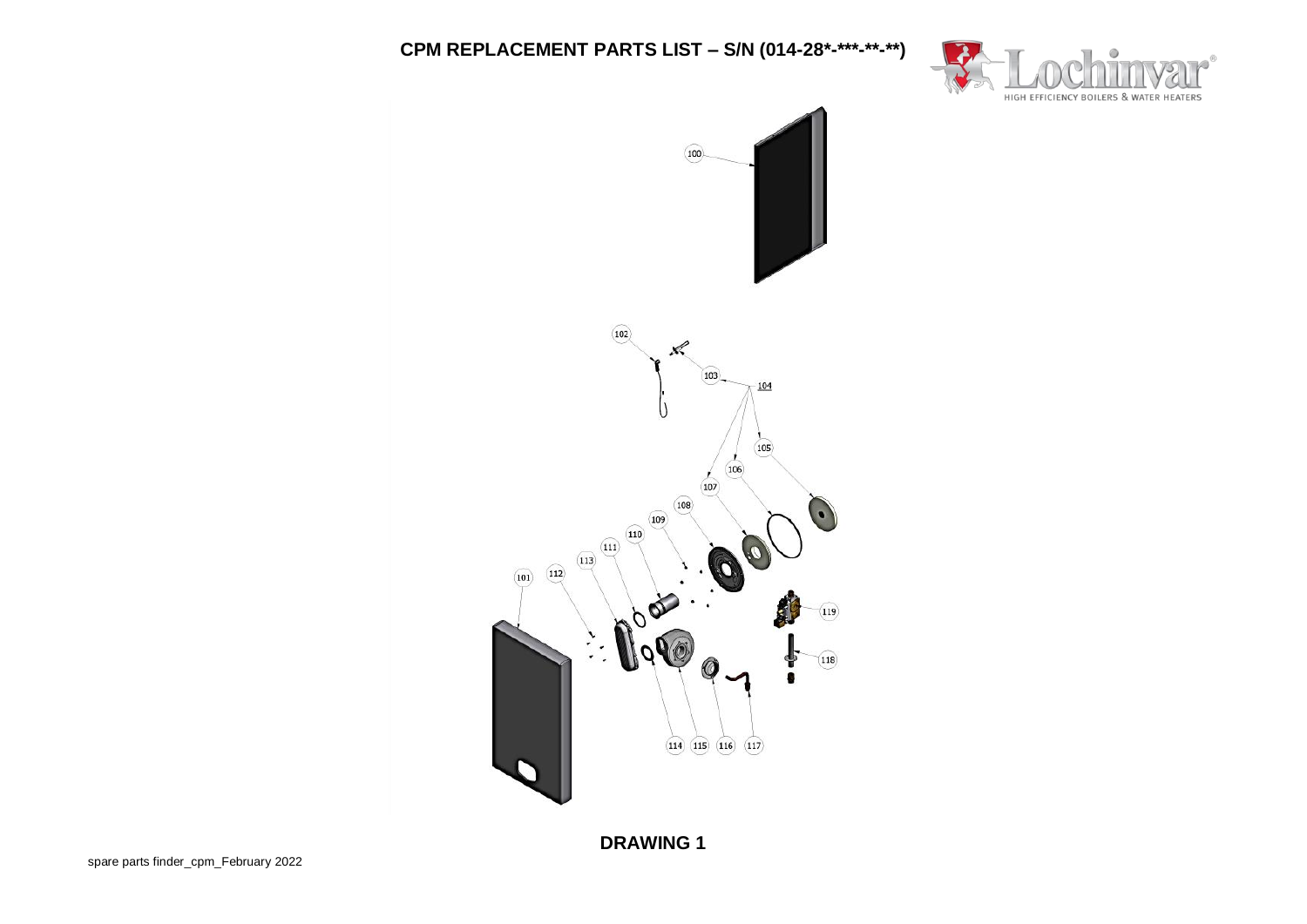

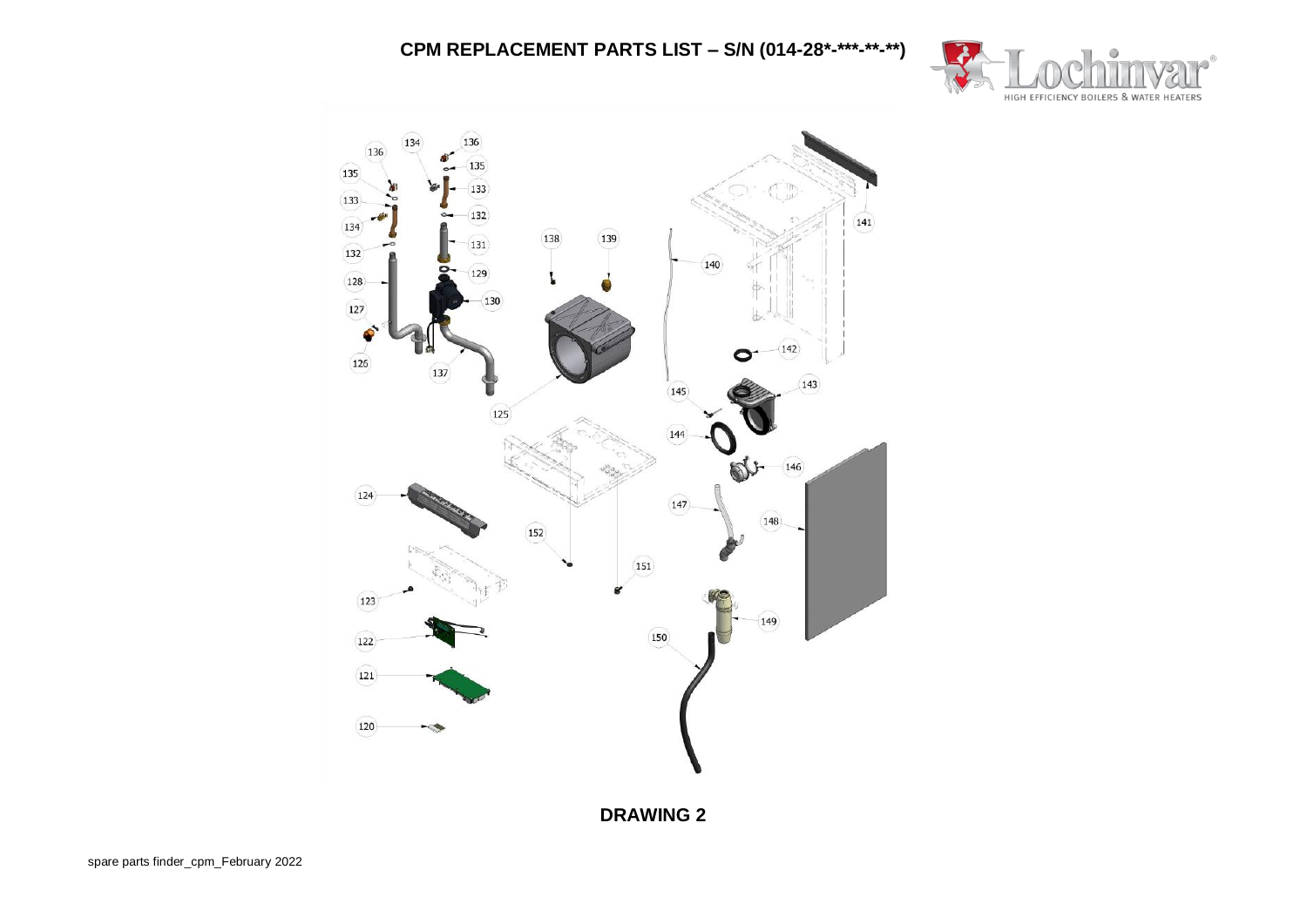

# CPM77 TO CPM96

| <b>Item No</b> | <b>Description of item</b>                      | <b>Item Comments</b>                  | <b>CPM77</b> | <b>CPM96</b> |
|----------------|-------------------------------------------------|---------------------------------------|--------------|--------------|
|                |                                                 |                                       |              |              |
|                | <b>USE IN CONJUNCTION WITH DRAWINGS 3 AND 4</b> |                                       |              |              |
| 100            | <b>SIDE PANEL LEFT</b>                          |                                       | LE01000298   | LE01000298   |
| 101            | <b>FRONT PANEL</b>                              |                                       | LE01000323   | LE01000323   |
| 102            | <b>IGNITION CABLE</b>                           |                                       | LE04000583   | LE04000583   |
| 103            | <b>IGNITION ELECTRODE</b>                       |                                       | LE04000372   | LE04000372   |
| 104            | <b>MAINTENANCE SET</b>                          | <b>INCLUDES ITEMS 103,105,106,107</b> | LE04000243   | LE04000243   |
| 105            | <b>COMBUSTION CHAMBER REAR WALL INSULATION</b>  | 16 <sub>mm</sub>                      | LE04000213   | LE04000213   |
| 106            | <b>BURNER DOOR OUTER SEAL</b>                   |                                       | LE07004035   | LE07004035   |
| 107            | <b>BURNER DOOR INSULATION</b>                   |                                       | LE07010093   | LE07010093   |
| 108            | <b>BURNER DOOR</b>                              |                                       | LE04000056   | LE04000056   |
| 109            | SET OF 10 NUTS WITH FLANGE                      | M <sub>6</sub>                        | LE06023001   | LE06023001   |
| 110            | <b>BURNER DOOR THERMOSTAT</b>                   |                                       | LE04016667   | LE04016667   |
| 111            | <b>BURNER</b>                                   |                                       | LE04012025   | LE04012025   |
| 112            | <b>BURNER GASKET</b>                            |                                       | LE07001029   | LE07001029   |
| 113            | <b>SET OF SCREWS</b>                            |                                       | LE06023002   | LE06023002   |
| 114            | GAS AIR INLET PIPE (FAN TO BURNER)              |                                       | LE03000160   | LE03000160   |
| 115            | <b>COMBUSTION FAN GASKET</b>                    | 58mm                                  | LE07001049   | LE07001049   |
| 116            | <b>COMBUSTION FAN</b>                           | <b>C/W GASKET</b>                     | LE04000069   | LE04000069   |
| 117            | <b>GAS/AIR MIXING BOX</b>                       |                                       | LE05000087   | LE05000088   |
| 118            | O-RING                                          |                                       | LE07002018   | LE07002018   |
| 119            | <b>GAS VALVE</b>                                |                                       | LE04000188   | LE04000188   |
| 120            | <b>FUSE</b>                                     | <b>10 PCS</b>                         | LE04016582   | LE04016582   |
| 121            | <b>BURNER CONTROL PCB</b>                       |                                       | LE0801EN014  | LE0801EN014  |
| 122            | <b>DISPLAY PCB</b>                              |                                       | LE04000224   | LE04000224   |
| 123            | <b>FLUE BUNG TEST POINT</b>                     | Ø15mm                                 | LE05001062   | LE05001062   |
| 124            | <b>TERMINAL COVER</b>                           |                                       | LE01000294   | LE01000294   |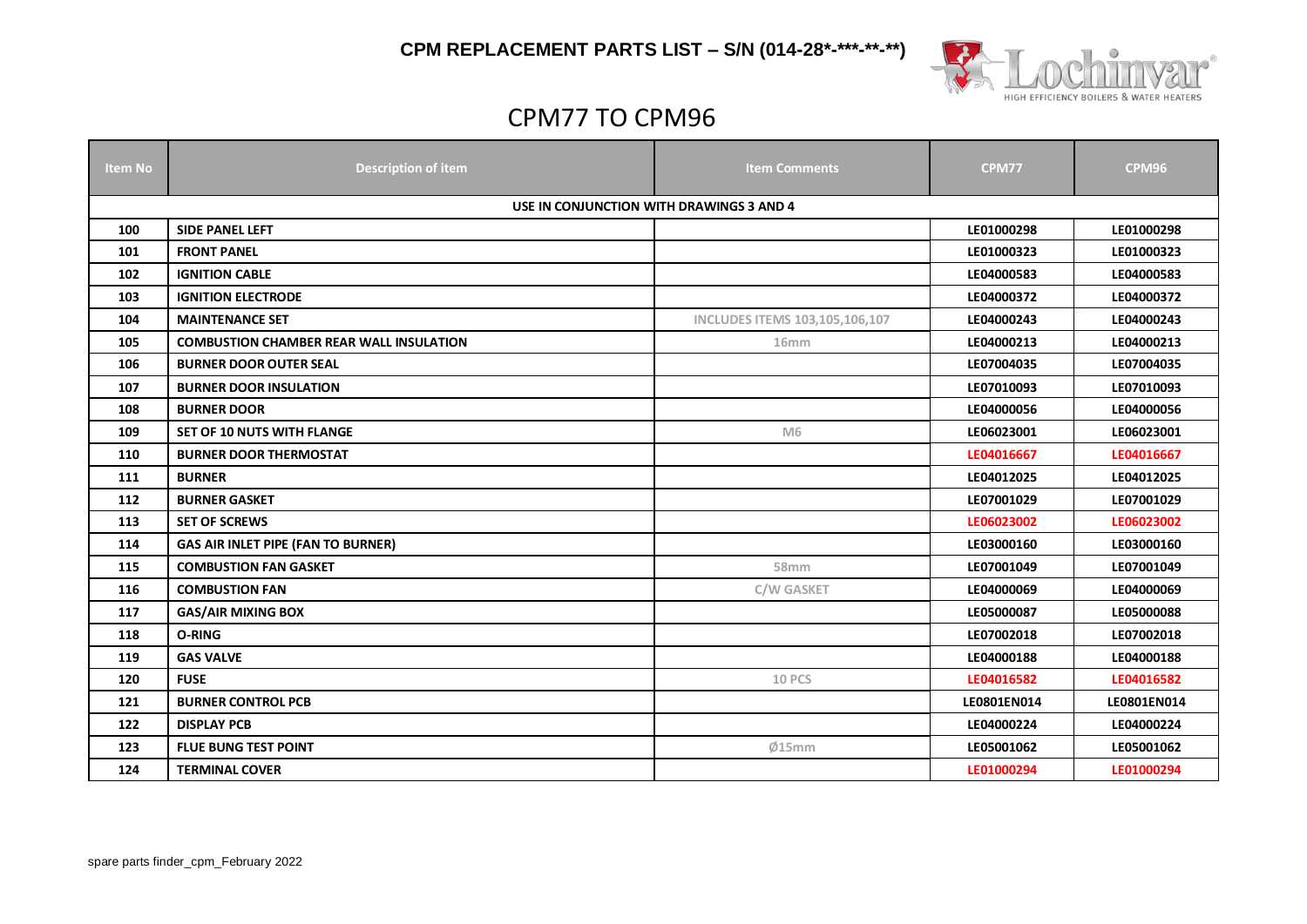

# CPM77 TO CPM96

| tem No | <b>Description of item</b>               | <b>Item Comments</b> | <b>CPM77</b>      | <b>CPM96</b>      |
|--------|------------------------------------------|----------------------|-------------------|-------------------|
|        | USE IN CONJUNCTION WITH DRAWINGS 3 AND 4 |                      |                   |                   |
| 125    | <b>HEAT EXCHANGER</b>                    |                      | LE04000278        | LE04000279        |
| 126    | <b>RETURN PIPE 2</b>                     |                      | LE02028066        | LE02028066        |
| 127    | <b>FLOW PIPE 3</b>                       |                      | LE02028065        | LE02028065        |
| 128    | <b>WATER PRESSURE SENSOR</b>             | 4bar                 | LE04000253        | LE04000253        |
| 129    | <b>GASKET</b>                            |                      | LE07001107        | LE07001107        |
| 130    | <b>PUMP GASKET</b>                       |                      | LE07003076        | LE07003076        |
| 131    | <b>FLOW PIPE 2</b>                       |                      | LE02025016        | LE02025016        |
| 132    | <b>MODULATING PUMP</b>                   |                      | LE04000419        | LE04000419        |
| 133    | <b>HEAT EXCHANGER CLIP</b>               |                      | LE09002021        | LE09002021        |
| 134    | <b>FLOW/RETURN PIPE 1</b>                | <b>C/W COUPLING</b>  | LE02000140        | LE02000140        |
| 135    | O-RING                                   |                      | LE07002032        | LE07002032        |
| 136    | <b>FLUE GAS TEMPERATURE SENSOR</b>       |                      | LE04016621        | LE04016621        |
| 137    | <b>HIGH LIMIT</b>                        |                      | LE04016274        | LE04016274        |
| 138    | <b>SENSOR</b>                            |                      | LE04016287        | LE04016287        |
| 139    | <b>SEAL</b>                              |                      | LE07004030        | LE07004030        |
| 140    | <b>AUTOMATIC AIR VENT</b>                |                      | LE04015008        | LE04015008        |
| 141    | <b>AIR INTAKE DRAIN HOSE</b>             |                      | LE04007110        | LE04007110        |
| 142    | <b>WALL BRACKET</b>                      |                      | LE01001014        | LE01001014        |
| 143    | <b>REAR WALL TEMPERATURE SENSOR</b>      |                      | <b>CONTACT US</b> | <b>CONTACT US</b> |
| 144    | <b>AIR PRESSURE SWITCH</b>               |                      | LE04000305        | LE04000305        |
| 145    | <b>CONDENSATE DRAIN CONNECTION</b>       |                      | LE05000135        | LE05000135        |
| 146    | <b>SIPHON</b>                            |                      | LE05000115        | LE05000115        |
| 147    | <b>SIDE PANEL RIGHT HAND</b>             |                      | LE01000299        | LE01000299        |
| 148    | <b>CONDENSATE DRAIN HOSE</b>             |                      | LE04007038        | LE04007038        |
| 149    | <b>NET CABLE 230V</b>                    |                      | LE04016142        | LE04016142        |
| 150    | <b>PG9 SWIVEL AND CABLE GLAND</b>        | 8 <sub>mm</sub>      | LE05000064        | LE05000064        |
| 151    | <b>BLIND GROMMET</b>                     | 18.5mm               | LE04010031        | LE04010031        |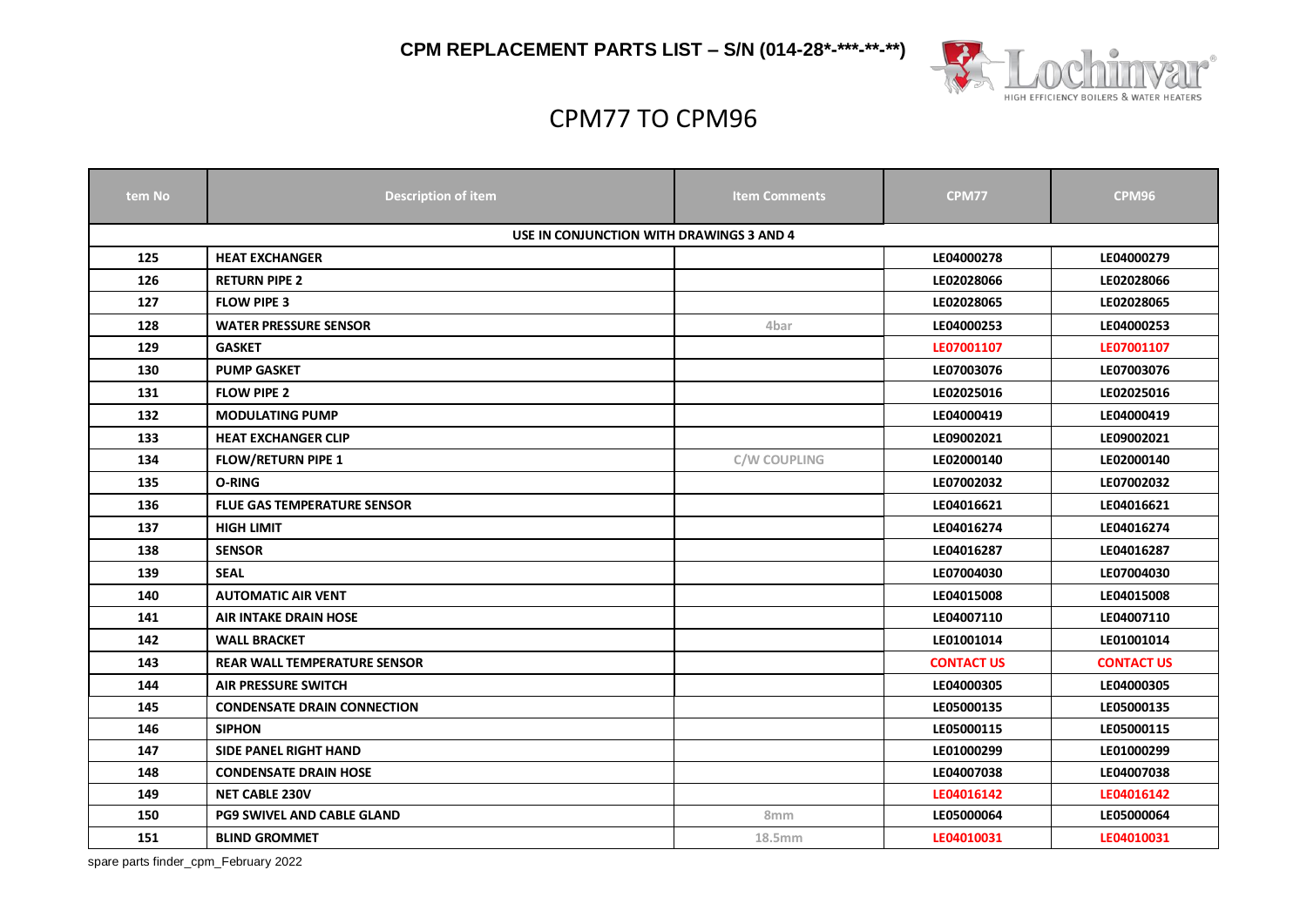

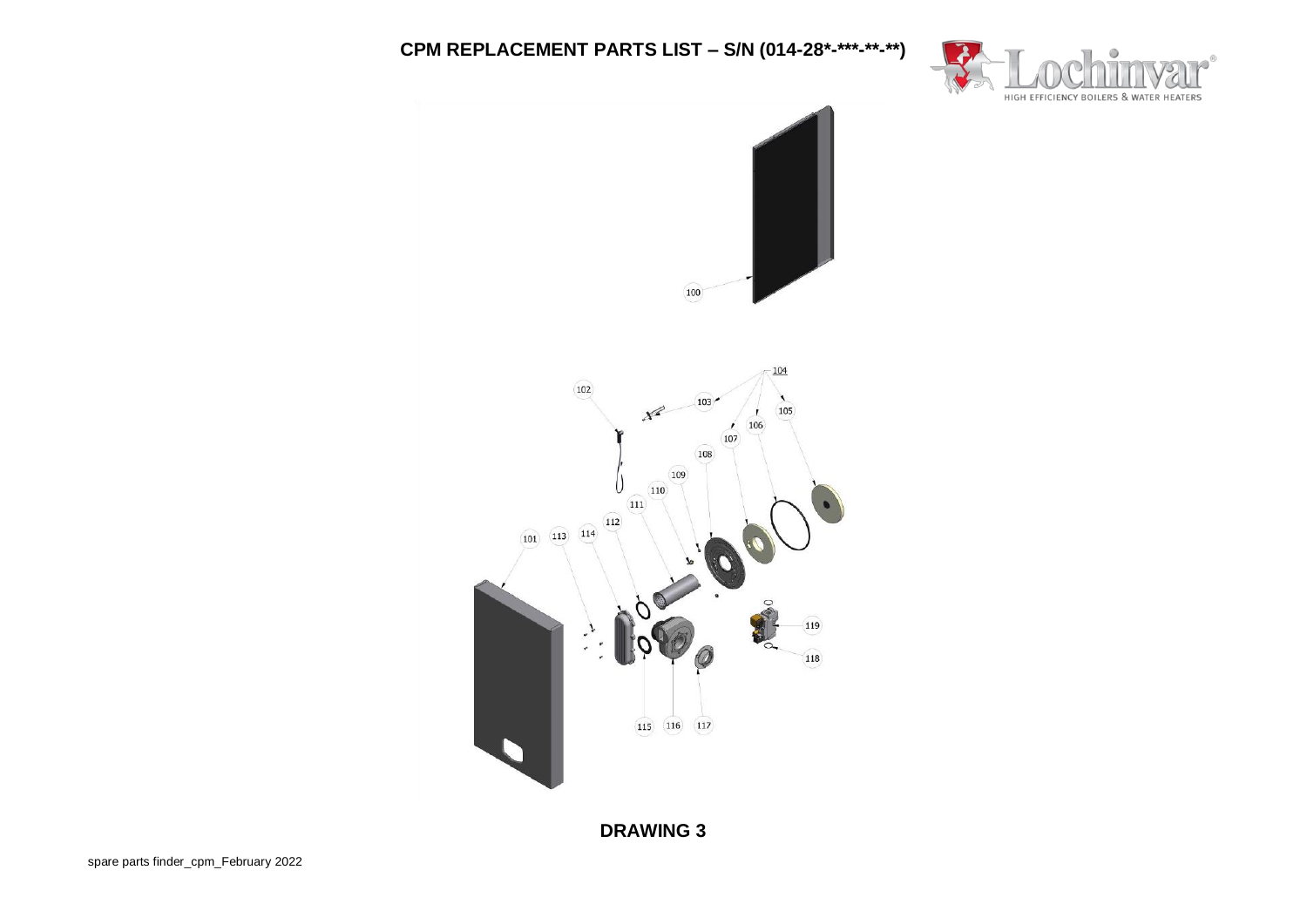

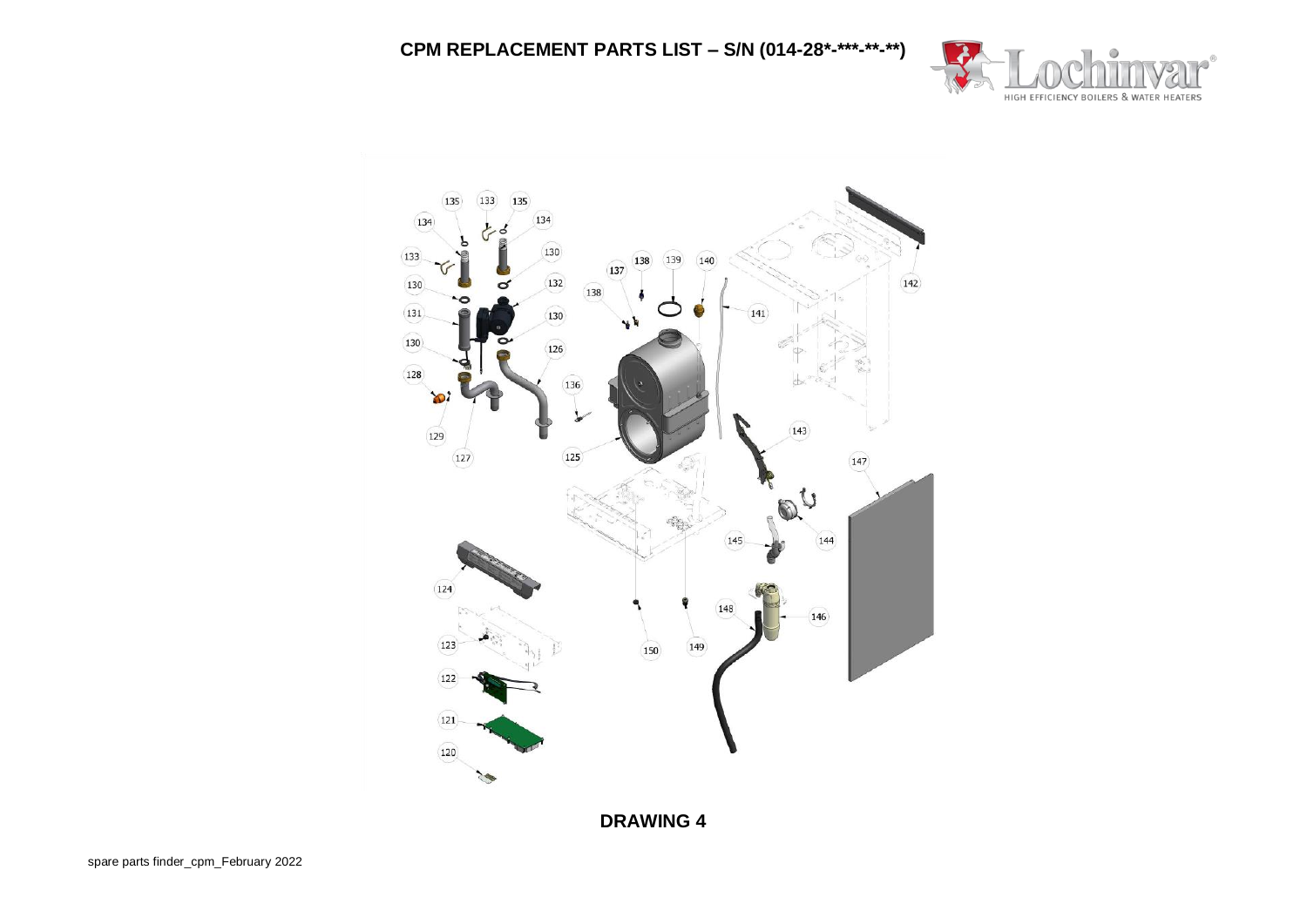

### CPM116

| <b>Item No</b> | <b>Description of item</b>                     | <b>Item Comments</b>                 | <b>CPM116</b> |  |  |  |
|----------------|------------------------------------------------|--------------------------------------|---------------|--|--|--|
|                | USE IN CONJUNCTION WITH DRAWINGS 5 AND 6       |                                      |               |  |  |  |
| 100            | SIDE PANEL LEFT                                |                                      | LE01000298    |  |  |  |
| 101            | <b>FRONT PANEL</b>                             |                                      | LE01000323    |  |  |  |
| 102            | <b>IGNITION CABLE</b>                          |                                      | LE04000583    |  |  |  |
| 103            | <b>IGNITION ELECTRODE</b>                      |                                      | LE04000372    |  |  |  |
| 104            | <b>MAINTENANCE SET</b>                         | INCLUDES ITEMS 103,105,106,107       | LE04000243    |  |  |  |
| 105            | <b>COMBUSTION CHAMBER REAR WALL INSULATION</b> | 16 <sub>mm</sub>                     | LE04000213    |  |  |  |
| 106            | <b>BURNER DOOR OUTER SEAL</b>                  |                                      | LE07004035    |  |  |  |
| 107            | <b>BURNER DOOR INSULATION</b>                  |                                      | LE07010093    |  |  |  |
| 108            | <b>BURNER DOOR</b>                             |                                      | LE04000056    |  |  |  |
| 109            | <b>SET OF 10 NUTS WITH FLANGE</b>              | M <sub>6</sub>                       | LE06023001    |  |  |  |
| 110            | <b>BURNER DOOR THERMOSTAT</b>                  |                                      | LE04016667    |  |  |  |
| 111            | <b>BURNER</b>                                  |                                      | LE04012027    |  |  |  |
| 112            | <b>BURNER GASKET</b>                           |                                      | LE07001029    |  |  |  |
| 113            | <b>SET OF SCREWS</b>                           |                                      | LE06023002    |  |  |  |
| 114            | <b>GAS AIR INLET PIPE (FAN TO BURNER)</b>      |                                      | LE03000160    |  |  |  |
| 115            | <b>COMBUSTION FAN GASKET</b>                   | 58 <sub>mm</sub>                     | LE07001049    |  |  |  |
| 116            | <b>COMBUSTION FAN</b>                          | C/W GASKET                           | LE04000069    |  |  |  |
| 117            | <b>GAS/AIR MIXING BOX</b>                      |                                      | LE05000089    |  |  |  |
| 118            | <b>GAS VALVE O-RING</b>                        |                                      | LE07000003    |  |  |  |
| 119            | <b>GASKET</b>                                  | <b>INCLUDED WITH GAS VALVE BELOW</b> | LE07001101    |  |  |  |
| 120            | <b>GAS VALVE</b>                               | <b>INCLUDES ITEM 119 AND 121</b>     | LE04000237    |  |  |  |
| 121            | <b>GAS VALVE O-RING</b>                        | <b>INCLUDED WITH GAS VALVE ABOVE</b> | LE07002018    |  |  |  |
| 122            | <b>FUSE</b>                                    | <b>10 PCS</b>                        | LE04016582    |  |  |  |
| 123            | <b>BURNER CONTROL PCB</b>                      |                                      | LE0801EN014   |  |  |  |
| 124            | <b>DISPLAY PCB</b>                             |                                      | LE04000224    |  |  |  |
| 125            | <b>FLUE BUNG TEST POINT</b>                    | Ø15mm                                | LE05001062    |  |  |  |
| 126            | <b>TERMINAL COVER</b>                          |                                      | LE01000294    |  |  |  |
| 127            | <b>HEAT EXCHANGER</b>                          |                                      | LE04000280    |  |  |  |

spare parts finder\_cpm\_February 2022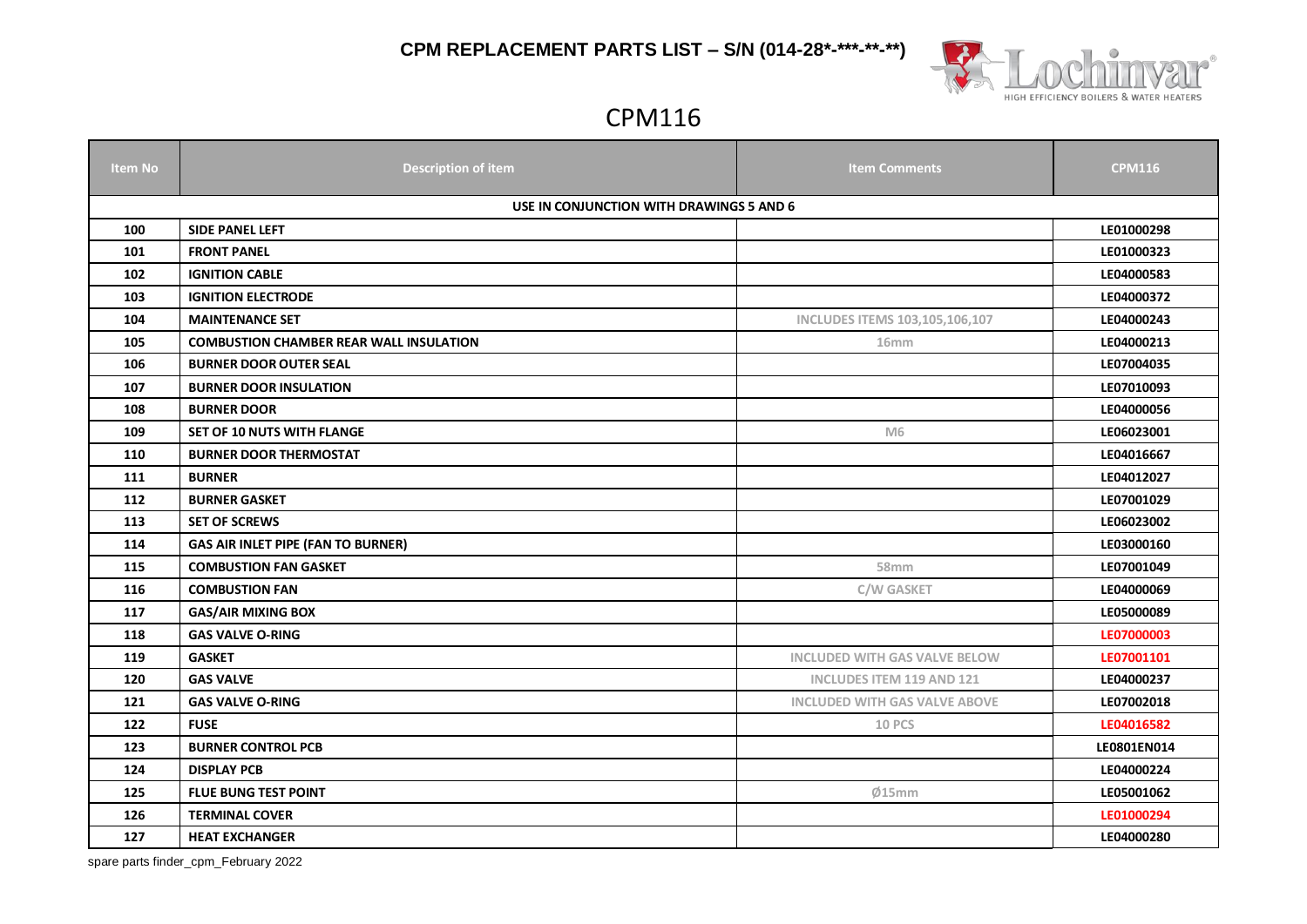

# CPM116

| <b>Item No</b> | <b>Description of item</b>                    | <b>Item Comments</b> | <b>CPM116</b>     |  |  |
|----------------|-----------------------------------------------|----------------------|-------------------|--|--|
|                | USE IN CONJUNCTION WITH DRAWINGS 5 AND 6      |                      |                   |  |  |
| 128            | <b>FLUE GAS SENSOR</b>                        |                      | LE04016621        |  |  |
| 129            | <b>RETURN PIPE 2</b>                          |                      | LE02028066        |  |  |
| 130            | <b>FLOW PIPE 3</b>                            |                      | LE02028065        |  |  |
| 131            | <b>WATER PRESSURE SENSOR</b>                  | 4bar                 | LE04000253        |  |  |
| 132            | <b>GASKET</b>                                 |                      | LE07001107        |  |  |
| 133            | <b>PUMP GASKET</b>                            |                      | LE07003076        |  |  |
| 134            | <b>FLOW PIPE 2</b>                            |                      | LE02025016        |  |  |
| 135            | <b>MODULATING PUMP</b>                        |                      | LE04000419        |  |  |
| 136            | <b>HEAT EXCHANGER CLIP</b>                    |                      | LE09002022        |  |  |
| 137            | <b>RETURN FLOW PIPE 1</b>                     | C/W COUPLING         | LE02000141        |  |  |
| 138            | <b>HEAT EXCHANGER INLET O-RINGS</b>           |                      | LE07002033        |  |  |
| 139            | <b>HIGH LIMIT</b>                             |                      | LE04016274        |  |  |
| 140            | <b>NTC SENSOR</b>                             |                      | LE04016287        |  |  |
| 141            | <b>HEAT EXCHANGER OUTLET SEAL</b>             |                      | LE07004030        |  |  |
| 142            | <b>AUTOMATIC AIR VENT</b>                     |                      | LE04015008        |  |  |
| 143            | <b>CONDENSATE DRAIN HOSE</b>                  |                      | LE04007110        |  |  |
| 144            | <b>MOUNHTING WALL BRACKET</b>                 |                      | LE01001014        |  |  |
| 145            | <b>REAR WALL TEMP SENSOR</b>                  |                      | <b>CONTACT US</b> |  |  |
| 146            | <b>AIR PRESSURE SWITCH</b>                    | C/W GASKETS          | LE04000305        |  |  |
| 147            | <b>CONNECTION PIECE SIPHON HEAT EXCHANGER</b> |                      | LE05000135        |  |  |
| 148            | <b>SIPHON</b>                                 |                      | LE05000115        |  |  |
| 149            | <b>SIDE PANEL RIGHT HAND</b>                  |                      | LE01000299        |  |  |
| 150            | <b>CONDENSATE DRAIN HOSE</b>                  |                      | LE04007038        |  |  |
| 151            | <b>NET CABLE 230V</b>                         |                      | LE04016142        |  |  |
| 152            | <b>PG-9 SWIVEL + CABLE GLAND</b>              | 8mm                  | LE05000064        |  |  |
| 153            | <b>BLIND GROMMET</b>                          | Ø18.5mm              | LE04010031        |  |  |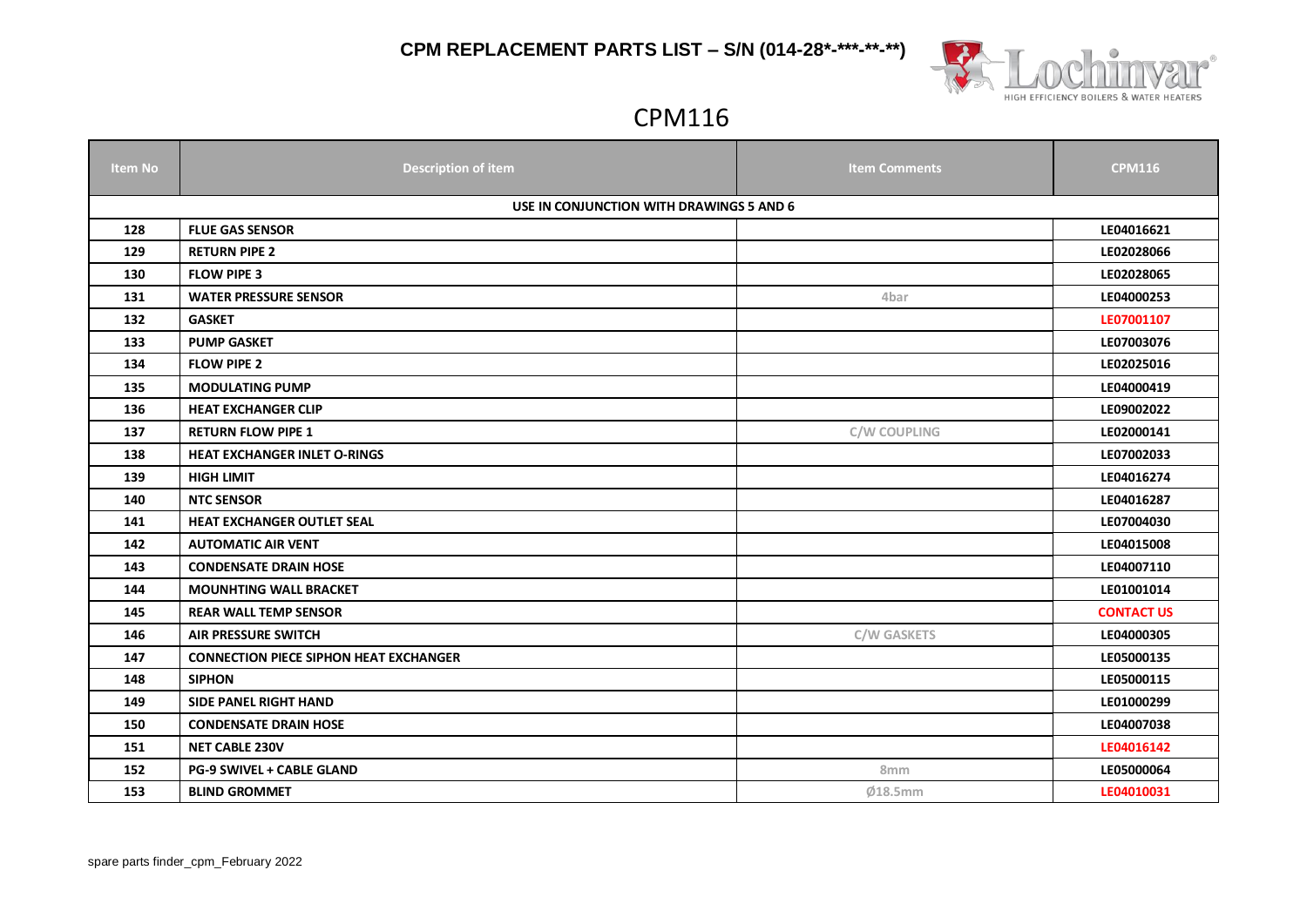

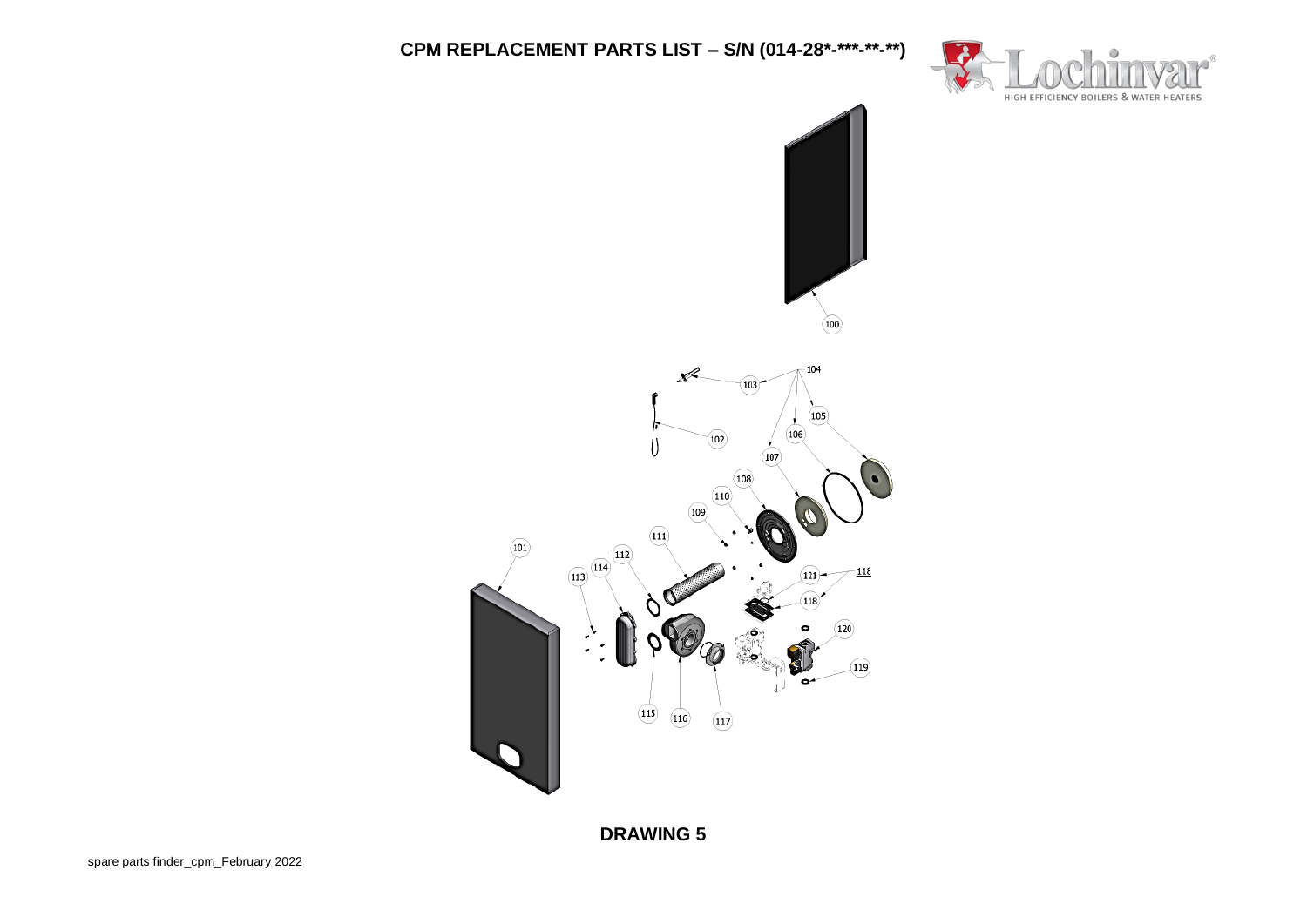

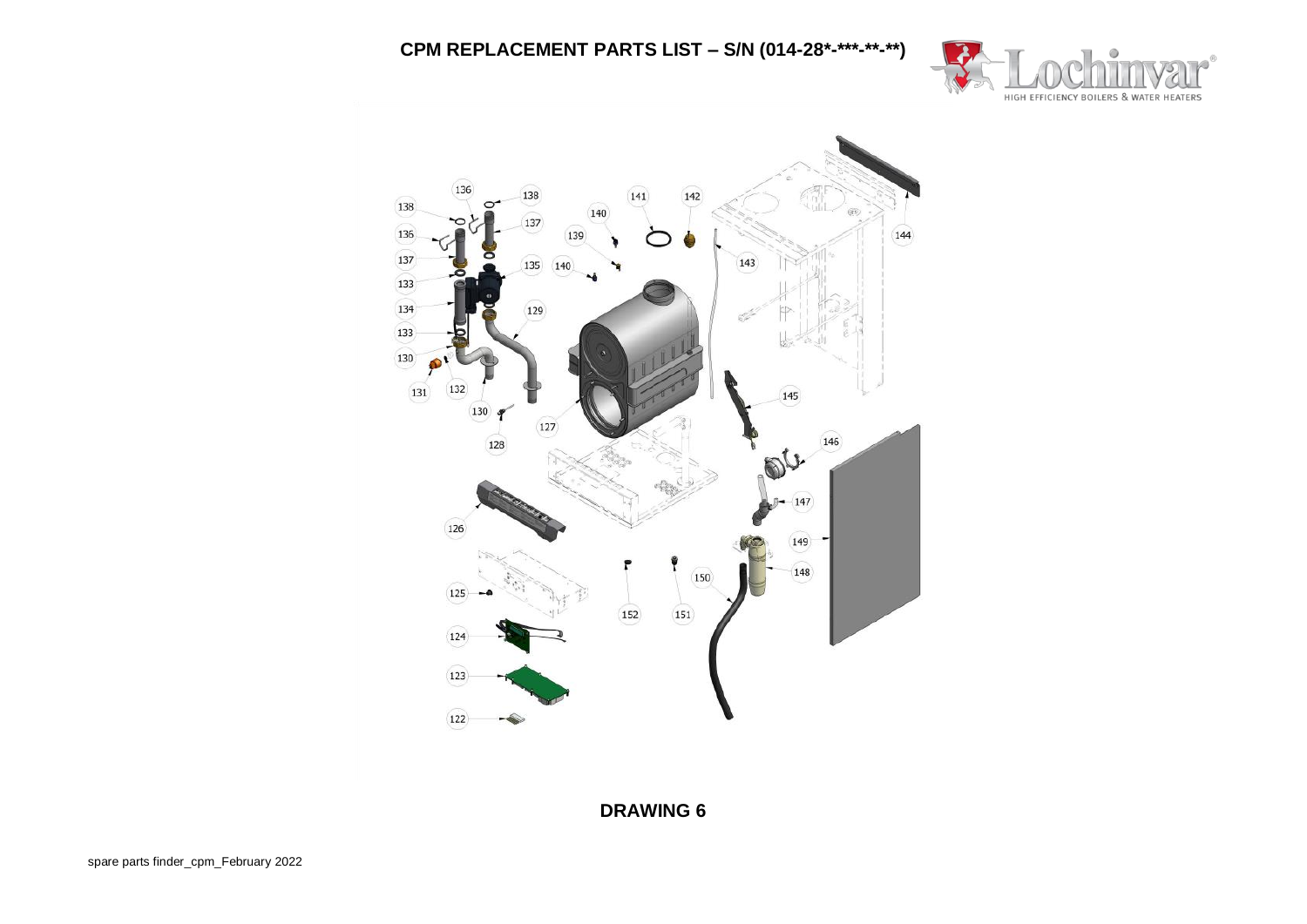



# CPM144 to CPM175

| <b>Item No</b> | <b>Description of item</b>                     | <b>Item Comments</b>                                            | <b>CPM144</b> | <b>CPM175</b> |  |
|----------------|------------------------------------------------|-----------------------------------------------------------------|---------------|---------------|--|
|                |                                                |                                                                 |               |               |  |
|                | USE IN CONJUNCTION WITH DRAWINGS 7 AND 8       |                                                                 |               |               |  |
| 100            | <b>SIDE PANEL LEFT</b>                         |                                                                 | LE01000315    | LE01000315    |  |
| 101            | <b>FRONT PANEL</b>                             |                                                                 | LE01000324    | LE01000324    |  |
| 102            | <b>IGNITION CABLE</b>                          |                                                                 | LE04016583    | LE04016583    |  |
| 103            | <b>IGNITION ELECTRODE</b>                      |                                                                 | LE04000372    | LE04000372    |  |
| 104            | <b>MAINTENANCE SET</b>                         | <b>INCLUDES ITEMS 103,105,106,107</b>                           | LE04000243    | LE04000243    |  |
| 105            | <b>COMBUSTION CHAMBER REAR WALL INSULATION</b> | 16 <sub>mm</sub>                                                | LE04000213    | LE04000213    |  |
| 106            | <b>BURNER DOOR OUTER SEAL</b>                  |                                                                 | LE07004035    | LE07004035    |  |
| 107            | <b>BURNER DOOR INSULATION</b>                  |                                                                 | LE07010093    | LE07010093    |  |
| 108            | <b>BURNER DOOR</b>                             |                                                                 | LE04000056    | LE04000056    |  |
| 109            | SET OF 10 NUTS WITH FLANGE                     | M <sub>6</sub>                                                  | LE06023001    | LE06023001    |  |
| 110            | <b>BURNER DOOR THERMOSTAT</b>                  |                                                                 | LE04016667    | LE04016667    |  |
| 111            | <b>BURNER</b>                                  | Do not order Burner without referring to product bulletin 19 02 | LE04012028    | LE04012043    |  |
| 112            | <b>BURNER GASKET</b>                           |                                                                 | LE07001029    | LE07001029    |  |
| 113            | <b>SET OF SCREWS</b>                           |                                                                 | LE06023002    | LE06023002    |  |
| 114            | <b>GAS AIR INLET PIPE (FAN TO BURNER)</b>      |                                                                 | LE03000161    | LE03000161    |  |
| 115            | <b>COMBUSTION FAN GASKET</b>                   | 58 <sub>mm</sub>                                                | LE07001039    | LE07001039    |  |
| 116            | <b>COMBUSTION FAN</b>                          | <b>C/W GASKET</b>                                               | LE04000070    | LE04000070    |  |
| 117            | <b>GAS/AIR MIXING BOX</b>                      |                                                                 | LE05000090    | LE05000091    |  |
| 118            | O-RING                                         |                                                                 | LE07003046    | LE07003046    |  |
| 119            | <b>GAS VALVE</b>                               |                                                                 | LE04000190    | LE04000190    |  |
| 120            | <b>GAS VALVE O-RING</b>                        |                                                                 | LE07002018    | LE07002018    |  |
| 121            | <b>FUSE</b>                                    | <b>10 PCS</b>                                                   | LE04016582    | LE04016582    |  |
| 122            | <b>BURNER CONTROL PCB</b>                      |                                                                 | LE0802EN014   | LE0802EN014   |  |
| 123            | <b>DISPLAY PCB</b>                             |                                                                 | LE04000224    | LE04000224    |  |
| 124            | <b>FLUE BUNG TEST POINT</b>                    | Ø15mm                                                           | LE05001062    | LE05001062    |  |
| 125            | <b>TERMINAL COVER</b>                          |                                                                 | LE01000294    | LE01000294    |  |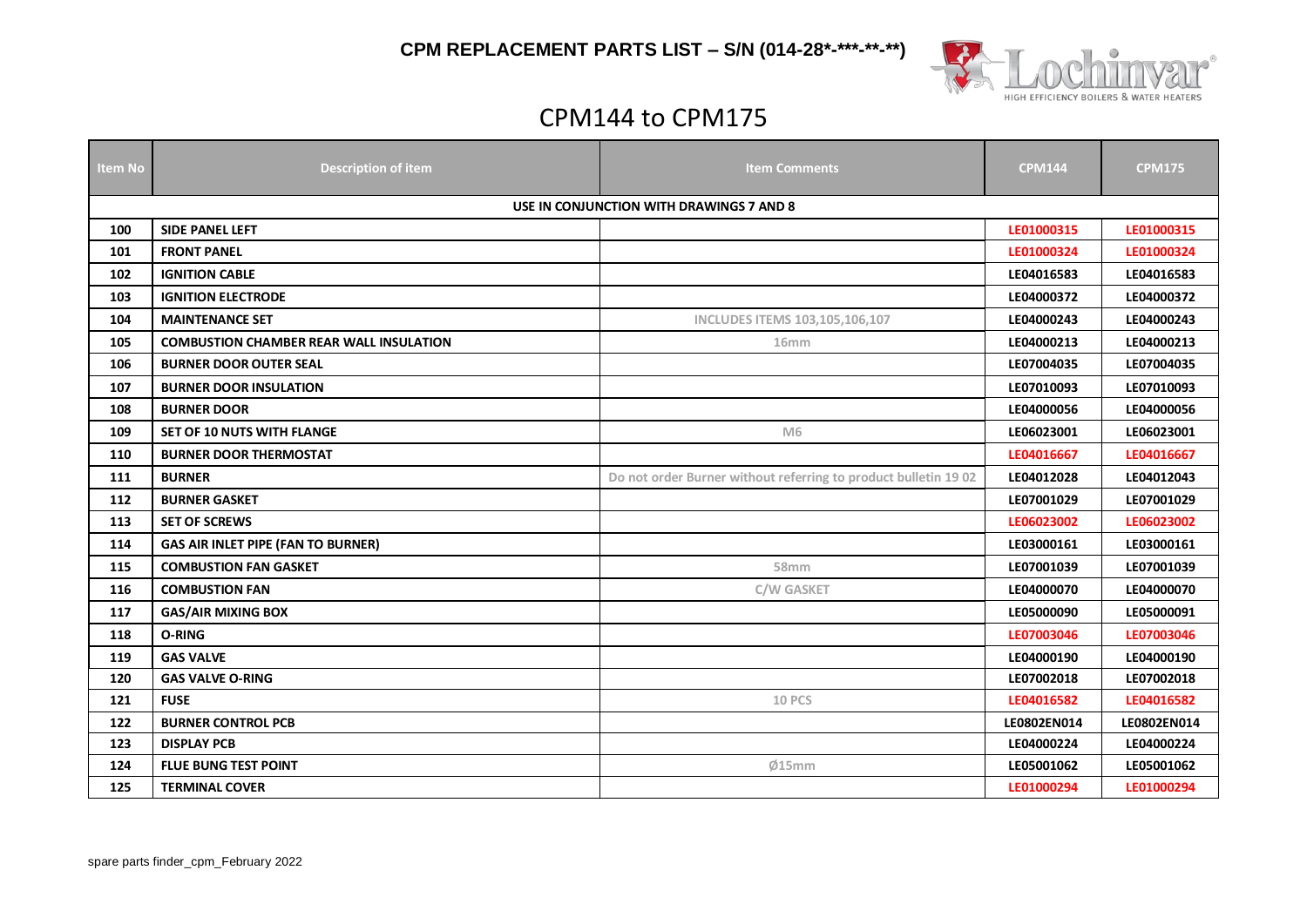



# CPM114 to CPM175

| ltem No                                  | <b>Description of item</b>                        | <b>Item Comments</b> | <b>CPM144</b>     | <b>CPM175</b>     |  |  |
|------------------------------------------|---------------------------------------------------|----------------------|-------------------|-------------------|--|--|
| USE IN CONJUNCTION WITH DRAWINGS 7 AND 8 |                                                   |                      |                   |                   |  |  |
| 126                                      | <b>HEAT EXCHANGER</b><br>LE04000281<br>LE04000282 |                      |                   |                   |  |  |
| 127                                      | <b>FLUE GAS SENSOR</b>                            |                      | LE04016621        | LE04016621        |  |  |
| 128                                      | <b>RETURN PIPE 2</b>                              |                      | LE02028069        | LE02028069        |  |  |
| 129                                      | <b>FLOW PIPE 3</b>                                |                      | LE02028068        | LE02028068        |  |  |
| 130                                      | <b>WATER PRESSURE SENSOR</b>                      |                      | LE04000253        | LE04000253        |  |  |
| 131                                      | <b>GASKET</b>                                     |                      | LE07001107        | LE07001107        |  |  |
| 132                                      | <b>PUMP GASKET</b>                                |                      | LE07003077        | LE07003077        |  |  |
| 133                                      | <b>FLOW PIPE 2</b>                                | <b>C/W COUPLING</b>  | LE02028033        | LE02028033        |  |  |
| 134                                      | <b>HEAT EXCHANGER CLIP</b>                        |                      | LE09002023        | LE09002023        |  |  |
| 135                                      | <b>RETURN PIPE 1</b>                              | <b>C/W COUPLING</b>  | LE02000142        | LE02000142        |  |  |
| 136                                      | O-RING                                            |                      | LE07002034        | LE07002034        |  |  |
| 137                                      | <b>HIGH LIMIT</b>                                 |                      | LE04016274        | LE04016274        |  |  |
| 138                                      | <b>NTC SENSOR</b>                                 |                      | LE04016287        | LE04016287        |  |  |
| 139                                      | <b>CONDENSATE HOSE</b>                            |                      | LE04007110        | LE04007110        |  |  |
| 140                                      | <b>SEAL RING</b>                                  |                      | LE07004025        | LE07004025        |  |  |
| 141                                      | AAV                                               |                      | LE04015008        | LE04015008        |  |  |
| 142                                      | <b>WALL BRACKET</b>                               |                      | LE01001014        | LE01001014        |  |  |
| 143                                      | <b>REAR WALL HIGH TEMP SENSOR</b>                 |                      | <b>CONTACT US</b> | <b>CONTACT US</b> |  |  |
| 144                                      | AIR PRESSURE SWITCH PRESSURE SWITCH               | <b>C/W GASKETS</b>   | LE04000305        | LE04000305        |  |  |
| 145                                      | <b>CONNECTION PIECE SIPHON</b>                    |                      | LE05000136        | LE05000136        |  |  |
| 146                                      | <b>SIPHON WHITE</b>                               |                      | LE05000115        | LE05000115        |  |  |
| 147                                      | <b>SIDEPANEL RIGHT SIDE</b>                       |                      | LE01000316        | LE01000316        |  |  |
| 148                                      | <b>CONDENSATE DRAIN HOSE</b>                      |                      | LE04007038        | LE04007038        |  |  |
| 149                                      | <b>PG-9 SWIVEL + CABLE GLAND</b>                  | 8 <sub>mm</sub>      | LE05000064        | LE05000064        |  |  |
| 150                                      | <b>NET CABLE 230V</b>                             |                      | LE04016142        | LE04016142        |  |  |
| 151                                      | <b>MODULATING PUMP</b>                            |                      | LE04000420        | LE04000420        |  |  |
| 152                                      | <b>BLIND GROMMET</b>                              | 18.5mm               | LE04010031        | LE04010031        |  |  |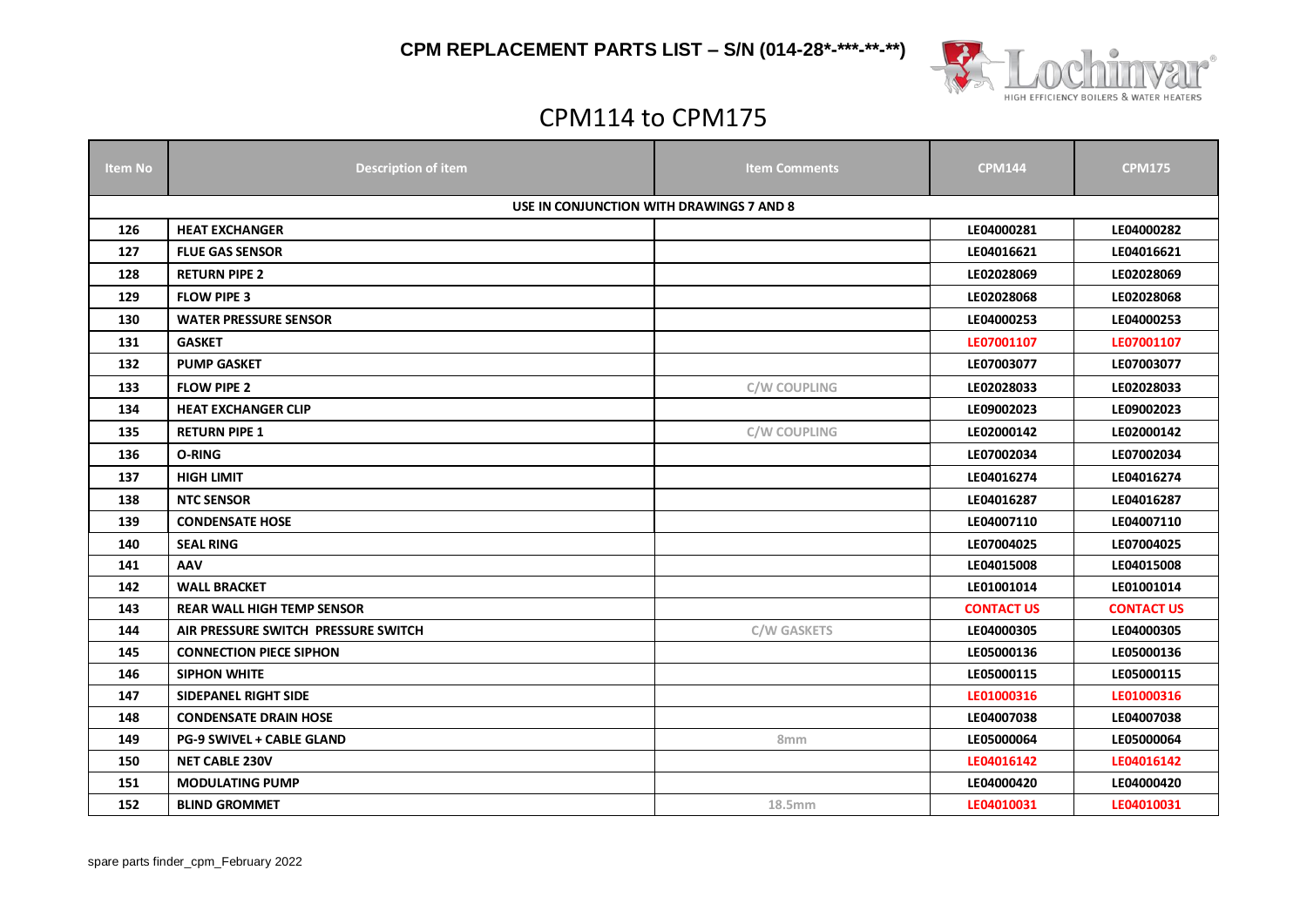